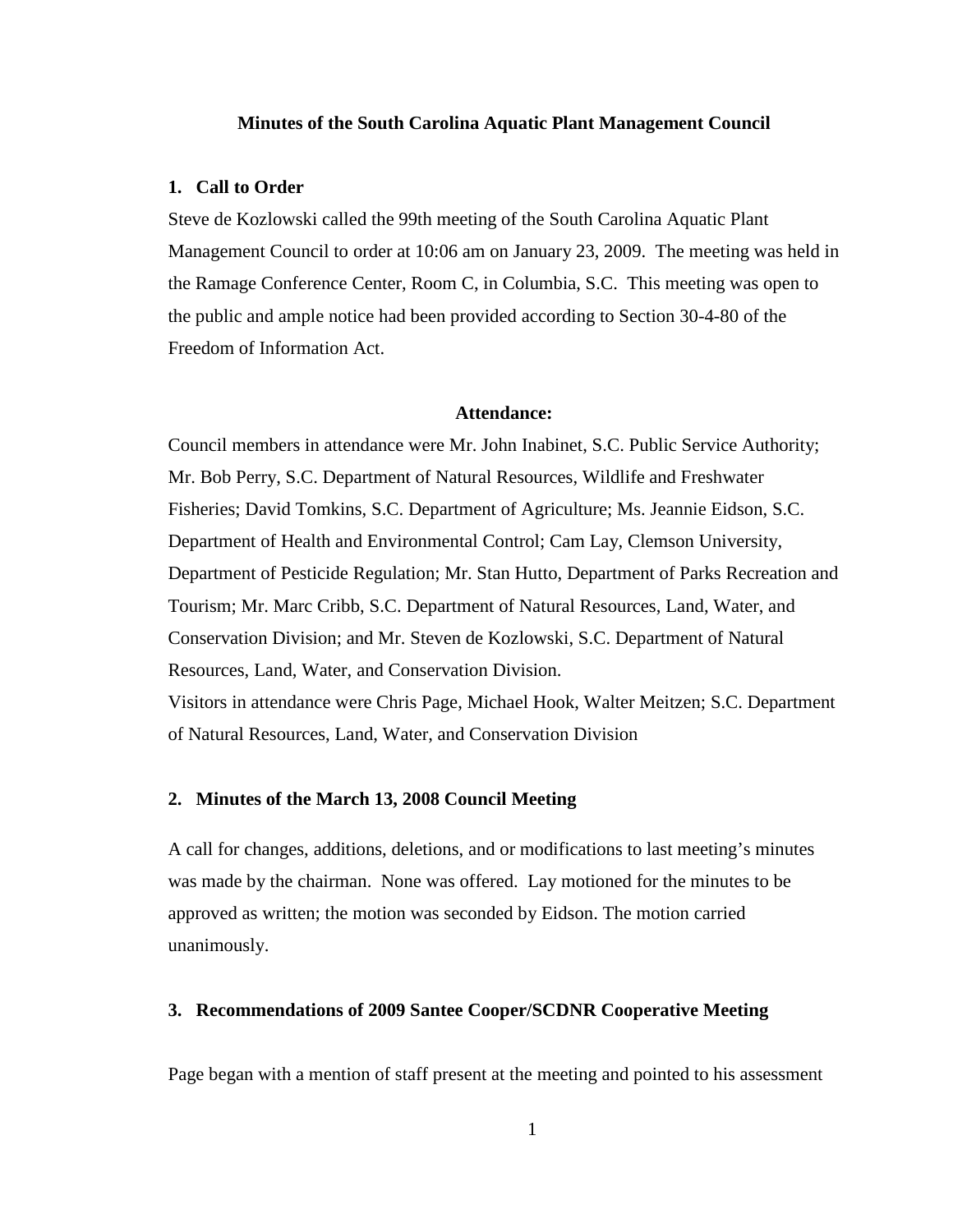that most items discussed were agreeable to all parties. He went on to mention that operations in Wildlife Management Areas (WMA) were among some of the issues left unresolved. A grass carp stocking was planned. Inabinet presented a suggestion that 8,600 carp be introduced into the system and Page suggested 8,300. A stocking of 8,395 fish was agreed upon. Page went on to discuss the intent to strategically stock the fish. Efforts would be made to divide the fish proportionately between the two lakes based on each lake's hydrilla coverage, furthermore, where logistically possible, fish would be introduced directly into the infestation. Attendees referred to a hand-out that Page provided that summarized areas of change within the 2009 Aquatic Plant Management Plan. De Kozlowski suggested that the verbiage within the plan clearly reflect the planned specificity of the stocking; "as conditions would warrant, grass carp *will be* released in close proximity to areas of the lake with the greatest hydrilla growth". A discussion ensued regarding appropriate approaches to preempt possible negative public opinion specifically regarding past accusations that stockings go beyond the approved, published levels. Perry suggested inviting independent observers and or local sports writers. It was pointed out that notice is already given, maps and budgets are provided, and press releases are already made.

With regards to the WMA discussion, Inabinet mentioned that Buddy Baker wanted to see additional work done in some of the WMA's. One area of work pertained to expanding duck landing areas in Hickory Top WMA. This would be in conjunction with recent clearings and a planned interior dike which would increase inundation in higher elevations. Inabinet also mentioned Baker's intent to carry out operations at the most appropriate time. Other lake management issues, including crested floating heart control operations, complicated timing in the past, and it was noted that if such situations arise again, SCDNR staff is willing to step in and help with applications. Lay and Page discussed the addition of crested floating heart to Clemson University's noxious weed list.

In closing, it was mentioned that the standing agreement between SCDNR and Santee Cooper needed to be reviewed. Some areas were to be reviewed by Perry and Inabinet and some verbiage may need to be changed but for the most part it is still a good agreement. Inabinet stressed that any new agreement needs to be dated. The chairman

2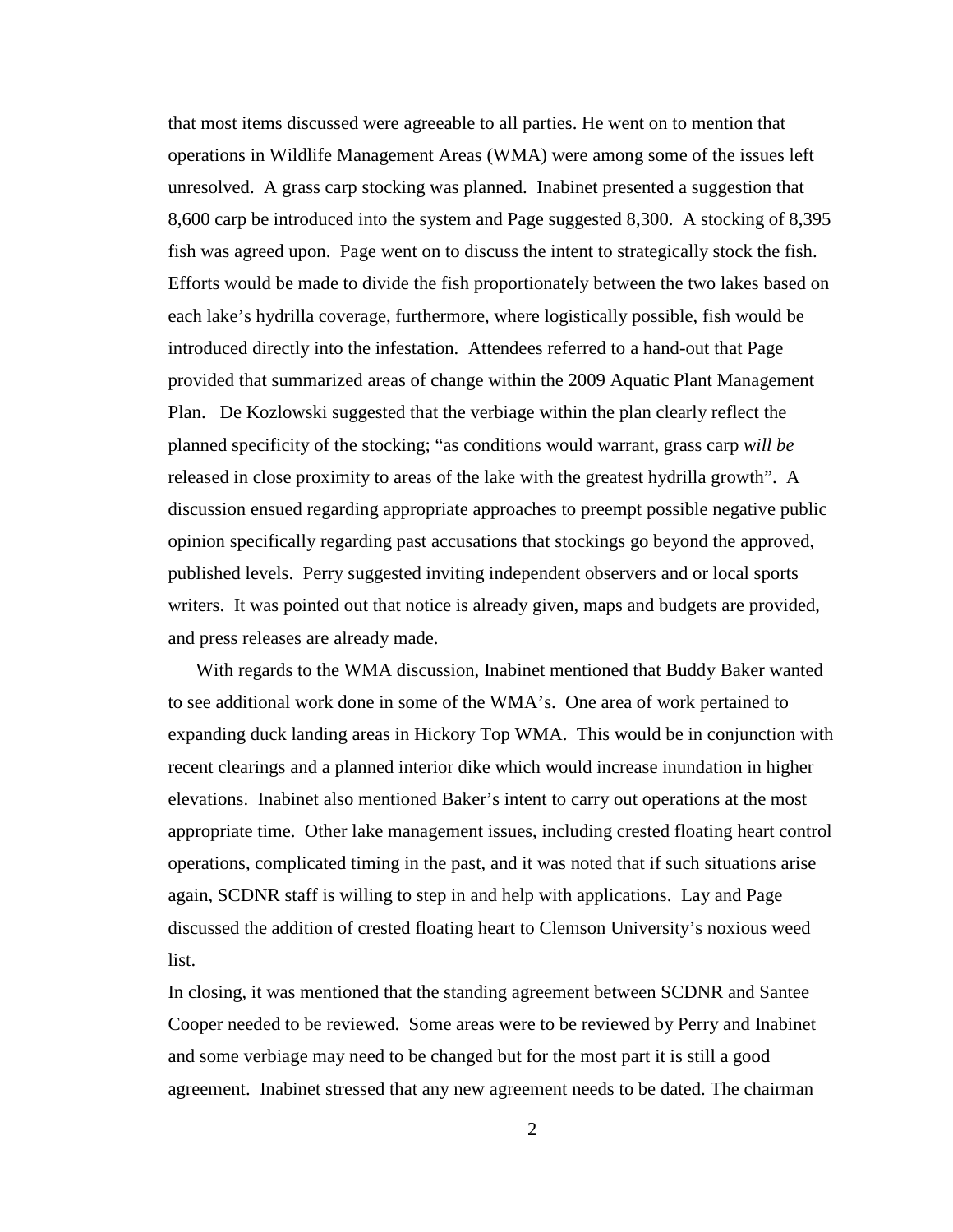moved the discussion to agenda item number four.

# **4. Final Draft: 2009 Aquatic Plant Management Plan; to be released for public comments**

Page directed attendee attention to a hand-out he provided that summarized planned expenditures, and to the handout that he provided earlier. He explained a new policy put in place in response to recent budget issues that placed a \$40,000 per water body cap on cost share expenditures. De Kozlowski explained that due to recent budget cuts the source of cost share money may see new uses and the budget of the Aquatic Plant Management Program may be reduced further. Page offered that recently the average cost per treatment acre has gone down due to changes in staffing, treatment techniques, and a reduction in large infestations, especially those of phragmites.

Page reviewed changes in the 2009 Aquatic Plant Management Plan. He mentioned the addition of new hydrilla infestations and re-infestation of lakes including Lake Russell. It was mentioned that past plans to address hydrilla infestations in Savannah River basin lakes were eclipsed by issues relating to recent droughts. Hook offered information on recent Lake Thurmond hydrilla surveys; infestations were migrating deeper into the pool with the low lake levels as well as expanding into previously un-infested areas. Eagle mortality reports were low this year. Perry added that eagle populations were strong across the state and though not a desirable or necessary situation, the Lake Thurmond area was in fact a unique hole in otherwise strong populations.

Page moved the focus to grass carp stocking plans in Goose Creek Reservoir; 2,250 carp will be stocked to deal with 150 acres of hydrilla (15 carp per vegetated acre). Carp population is currently not quantified, and anecdotal evidence suggests that it has been impacted by bow fishing. Conversations with law enforcement staff are focused on making grass carp taking regulations clearer to all parties involved.

Page informed the council about the status of treatment plans on Lake Greenwood. De Kozlowski requested that total acreage numbers in Lake Greenwood be included in the plan. In response to expanding infestations, many of which are in high energy areas, meetings are scheduled with appropriate fisheries staff to discuss the plan which proposes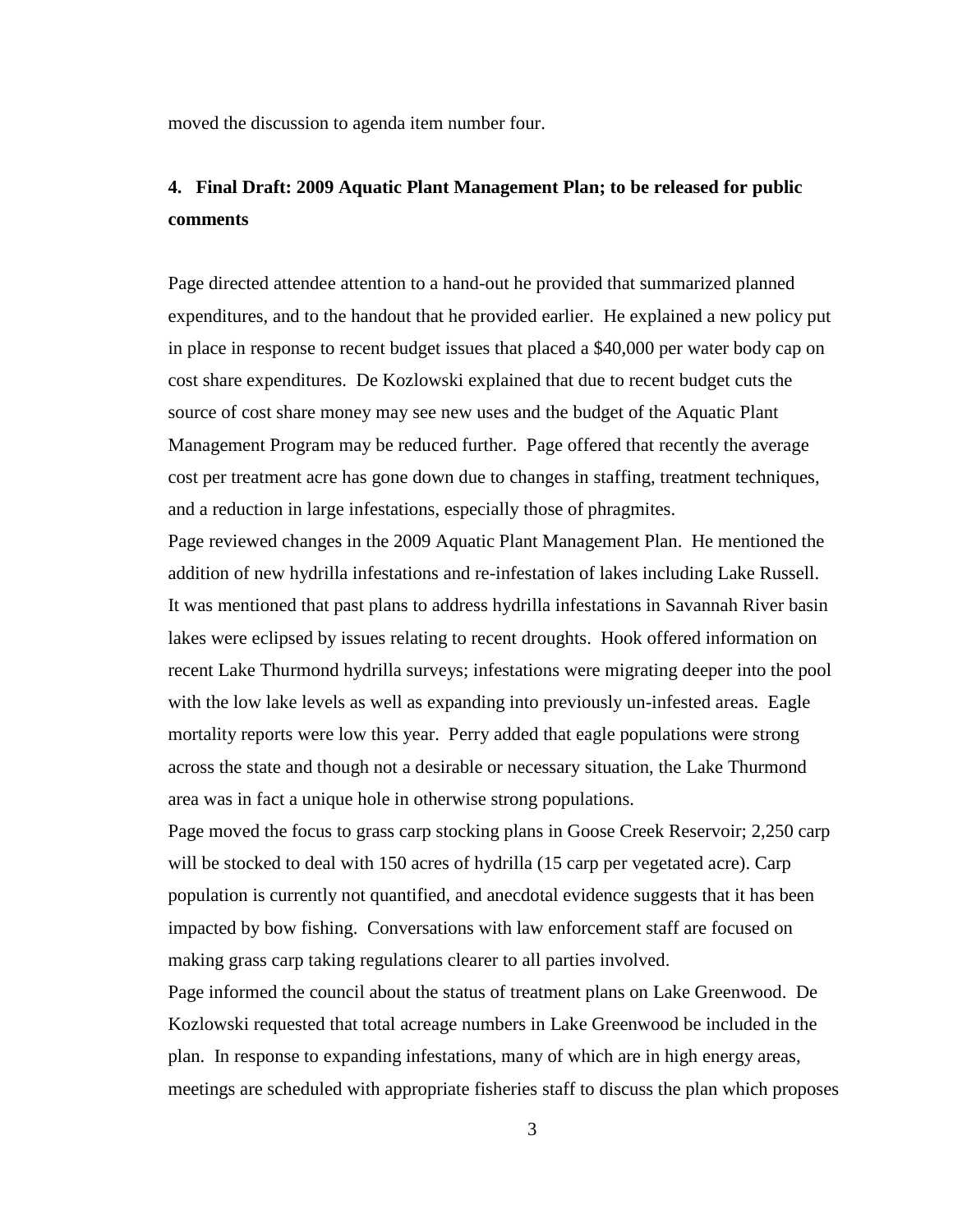stocking of 3,300 grass carp. De Kozlowski suggested that Page also address meetings of local sportsman clubs to preempt poor reception of stocking plans.

With respect to Lake Cunningham, Page informed the council about past treatments and plans to address 45 acres of problematic vegetation including elodea by stocking 675 carp and applying appropriate herbicides. Page reminded the council that the lake is a water intake for Greer and that the lake managers feel that they have enough control of water levels to keep carp from moving downstream during periods of high water.

Page added information on Boyd Pond, a recreation lake managed by Aiken County, where milfoil was treated with 2,4-D and emergent vegetation was cleared from key bank access sites.

Page recapped previously discussed stocking plans on the Santee Cooper Lake System. Eidson asked for clarity in the plan regarding previously discussed research by Dr. J.P. Kirk and the affect it had on the current stocking plans. Since plans follow the previously implemented protocols, Eidson suggested omitting reference to the new research in an effort not to confuse the discussion of the plan's rationale. Furthermore a typo referring to past population levels needs to be changed to reflect the correct year.

Page then discussed a hydrilla infestation on Lake Thickety where 5 known acres will be treated with 100 grass carp (20 per vegetated acre). This lake is a new addition from last year's plan. It is a DNR State Lake. Page covered the management scheme and access that DNR has established for the State Lakes. Discussion then went on to State Park Lakes where Hutto suggested that funds appear to be in place at the moment to continue treatment.

Page explained a new section that was added to this year's plan; it is titled South Carolina Border Lakes. It will be a section to deal with lakes that border state boundaries, including Lake Strom Thurmond, Lake Wylie, and the like. Though South Carolina has little power over lake shores in other states, this section will track neighboring state action and set a precedent for input into future actions on border lakes. In conclusion, Page cited numbers in the plan including \$256,000 in cost share and \$450,000 in Water Recreation Funds. He also mentioned a budget deficit, the difference of which will be made up with funds from a standing slush fund. A recap of needed corrections was made; clarify reference to Dr. Kirk's research and ensure that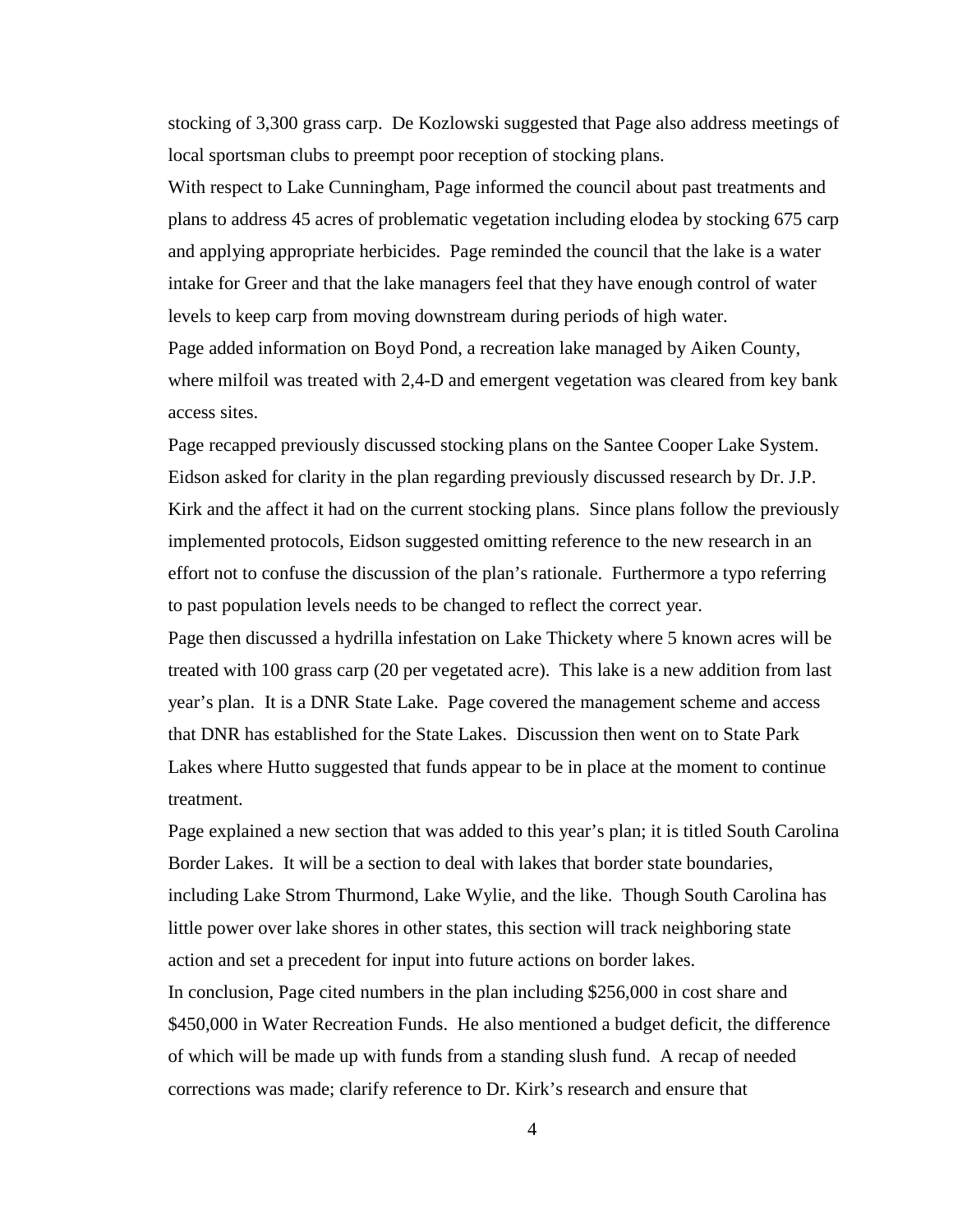inconsistencies between the plan and the hand-out are corrected. Page and de Kozlowski expanded on the roles of various sources of funds including the trust fund and water recreational resource funds that arise from gas taxes.

De Kozlowski summarized the discussion, mentioning that the discussed modifications and changes needed to be made on the plan and final language and approval regarding the Santee Cooper stocking was needed. Page mentioned that the final draft of the plan will include maps and tables that were temporarily left out in the interest of document size. Lay moved that the plan be approved as modified, per the discussions of the meeting, for public review and comment, and released following council approval of language in the plan pertaining to grass carp stocking in Lakes Marion and Moultrie. Perry seconded the motion which then carried unanimously.

#### **5. Other Business**

The chairman moved the discussion to budget issues, specifically USACE inputs. The suggestion was made to remove mention of funding sources that have recently not come through.

The chairman then moved to an update of the Aquatic Invasive Species Management Plan. The Governor's Office sent the plan to the Aquatic Nuisance Species Task Force in Washington D.C. for approval two days after the last council meeting. Thanks were offered to Diane Kennedy for the outstanding job done with the formatting and presentation of the plan.

Next in the briefing was the hire of a new Deputy Director for the Land,Water and Conservation Division at DNR. Mr. Ken Rentiers will begin his service on February 2, 2009. At that time Mr. de Kozlowski will serve as Assistant Deputy Director. Eidson expressed her gratitude to Mr. de Kozlowski for his service as Interim Deputy Director and offered that DHEC staff felt it had been a pleasure to work with him in that capacity. Mr. Lay then discussed the current decision of the Fourth Federal District Court regarding the need to issue NPDES permits for pesticide applications. Presently, the changes in interpretation do not affect the district serving South Carolina. Lay discussed thoughts on the issue including possible outcomes if the changes were to be implemented